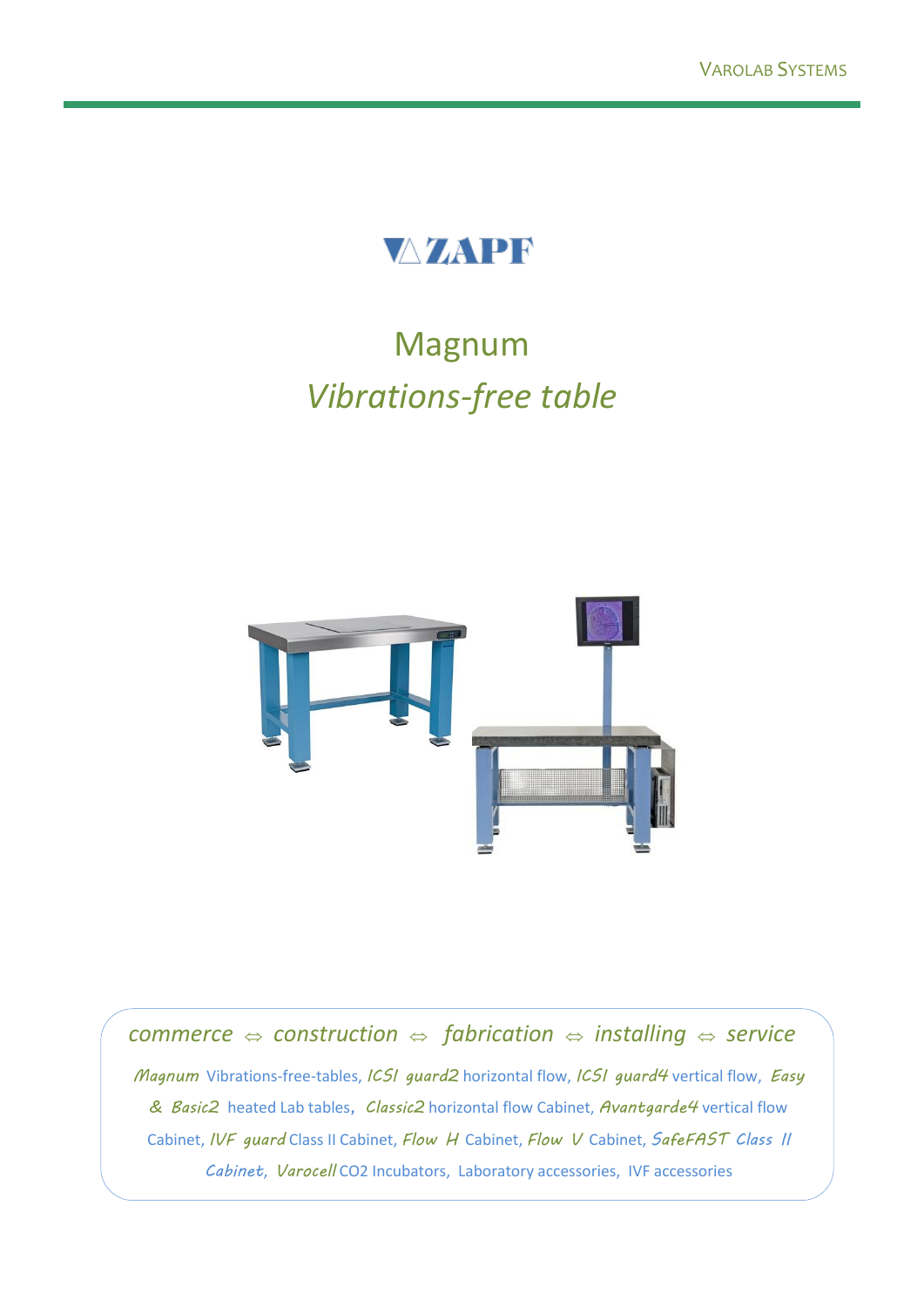# **ICSI table Magnum passive "granite"**

Heavy vibration-free ICSI microscope table "*Magnum passive"* for your inverted microscope. The Frame is made from rectangular tubular, a stable welded steel-construction. It has a completely smooth surface and can be compensated by adjusting screws.

#### *This Types is for all standard Laboratory applications*

- o compact table with granite plate
- o passive damping about rubber metal elements
- o isolation the complete work surface
- o work surface loading max 100 kg
- o work surface height leveling from 780 to 835 mm
- o available in two standard sizes
- o special sizes can be on request
- o for your individual, we offer a lot of accessories





*Remarks: The table is visible with Monitor pillar & Containers.*

*TECHNICAL WEIGHT CALCULATION for a Granite plate: width x depth x thickness x 2,8 = weight kg Example: 700 x 1200 x 60 mm x 2,8 = 141 kg*

#### **Work surface**

Work surface made from granite "Africa-Impala-Nero"

## **Vibration-free area "passive"**

The vibration-free segment moved about 4 rubber metal elements. His passive spectrum dynamic is from 0,5 Hz to 10 Hz. All rubber-metal elements are free of Services.

#### **Leveling**

the base with four leveling using adjusting screws, all screws are recessed dust.





Load direction

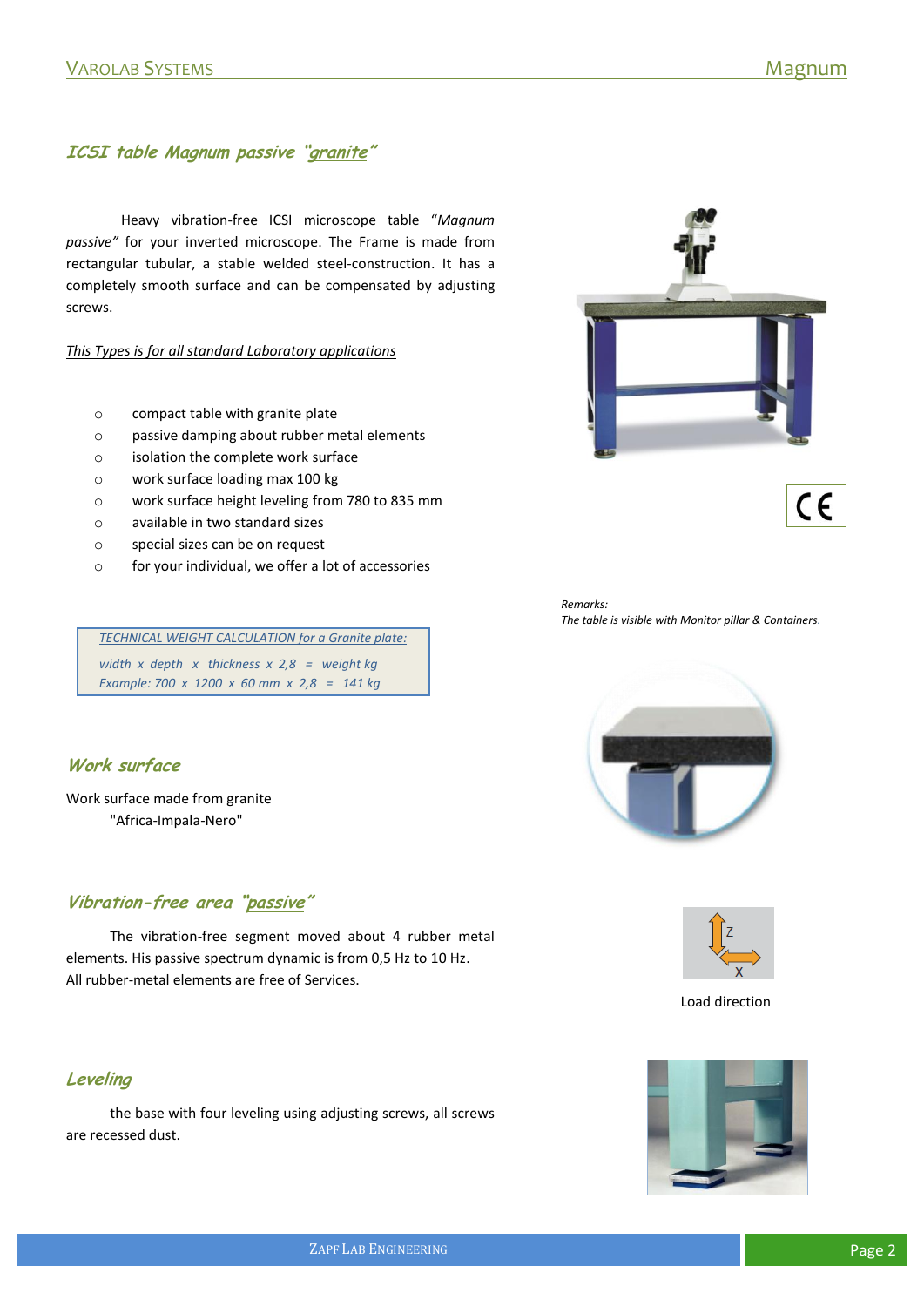## **ICSI table Magnum passive "stainless steel"**

Heavy vibration-free ICSI microscope table "*Magnum passive"* for your inverted microscope. The Frame is made from rectangular tubular, a stable welded steel-construction. It has a completely smooth surface and can be compensated by adjusting screws.

*This Types is for all standard Laboratory applications*

- o compact table with stainless steel plate
- o special curved front allowing for relax work
- o passive damping about bell mounts elements
- o isolation only the microscope vibrations-free area
- o vibrations-free-area loading max 100 kg
- o work surface height leveling from 780 to 835 mm
- o available in three standard sizes
- o special sizes can be on request
- o for your individual, we offer a lot of accessories





The polish stainless steel work surface is designed and tested, for standard works on the current international IVF laboratories. The newly developed countertop has a specially curved front edge, for relaxing work. All parts from the work surface are easy to clean.

#### **Vibrations-free area**

In the stainless steel work surface incorporated is the ICSI area without additional feet's. The damping isolation is ensured over bell elements *(passive*) or electronics (*active*).

## **Vibration-free area "passive"**

The vibration-free segment moved about 4 bell-mounts elements. His passive spectrum dynamic is from 0,5 Hz to 10 Hz. All bell-mounts elements are free of Services.





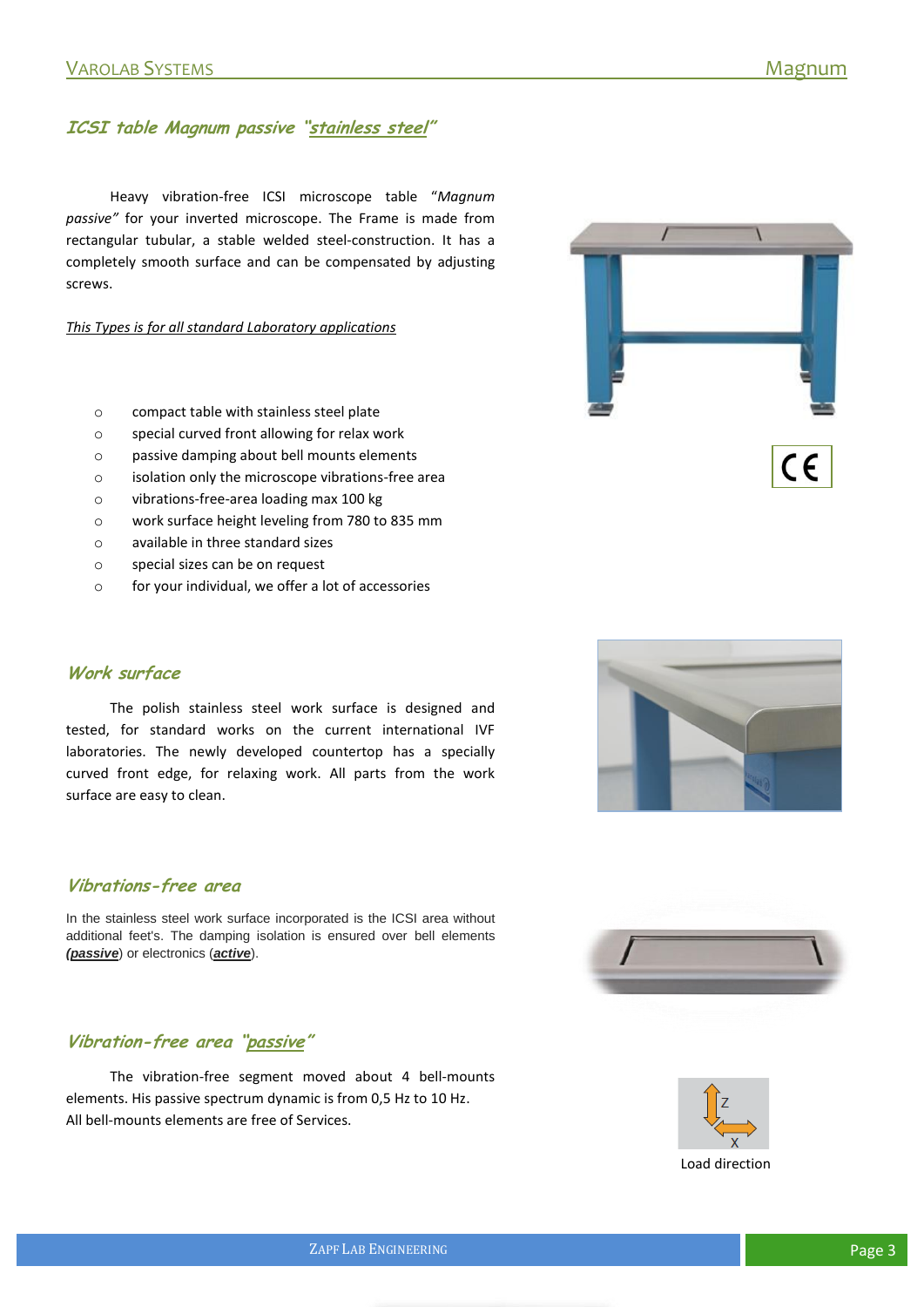## **ICSI table "Magnum active"**

Heavy vibration-free ICSI microscope table "*Magnum active"* for your inverted microscope. The Frame is made from rectangular tubular, a stable welded steel-construction. It has a completely smooth surface and can be compensated by adjusting screws.

*This Types is for extremely building vibrations applications and compensates all vibrations far better than any other available equipment on the market!*

- o compact table with stainless steel plate
- o special curved front allowing for relax work
- o active damping about electronic module (70VA)
- o isolation only the microscope vibrations-free area
- o vibrations-free-area loading max 100 kg
- o work surface height leveling from 780 to 835 mm
- o available in two standard sizes
- o special sizes can be on request
- o for your individual, we offer a lot of accessories
- o Power 1/PE AC, 115 230V 50/60Hz







#### **Vibration-free Area "active"**

The active vibration separation is moving about one compact electronic module with (70VA). This active module is damping about 8 electronic Actuator's. This constructed is designed in aluminum sandwich. The active Dynamic range is from 0,7 Hz to 200 Hz, all higher frequencies to 2 kHz is passive damped. Damped-area size is wide 400 x depth 475 mm.

The Front display shows weight, balance and velocity.





| $\star\star\star\star\star$ TS-150 $\star\star\star\star\star$ |
|----------------------------------------------------------------|
| HEIGHT ADJUSTMENT                                              |

| SYSTEM UNLOCKED |  |  |
|-----------------|--|--|
| PUSH + TO LOCK  |  |  |